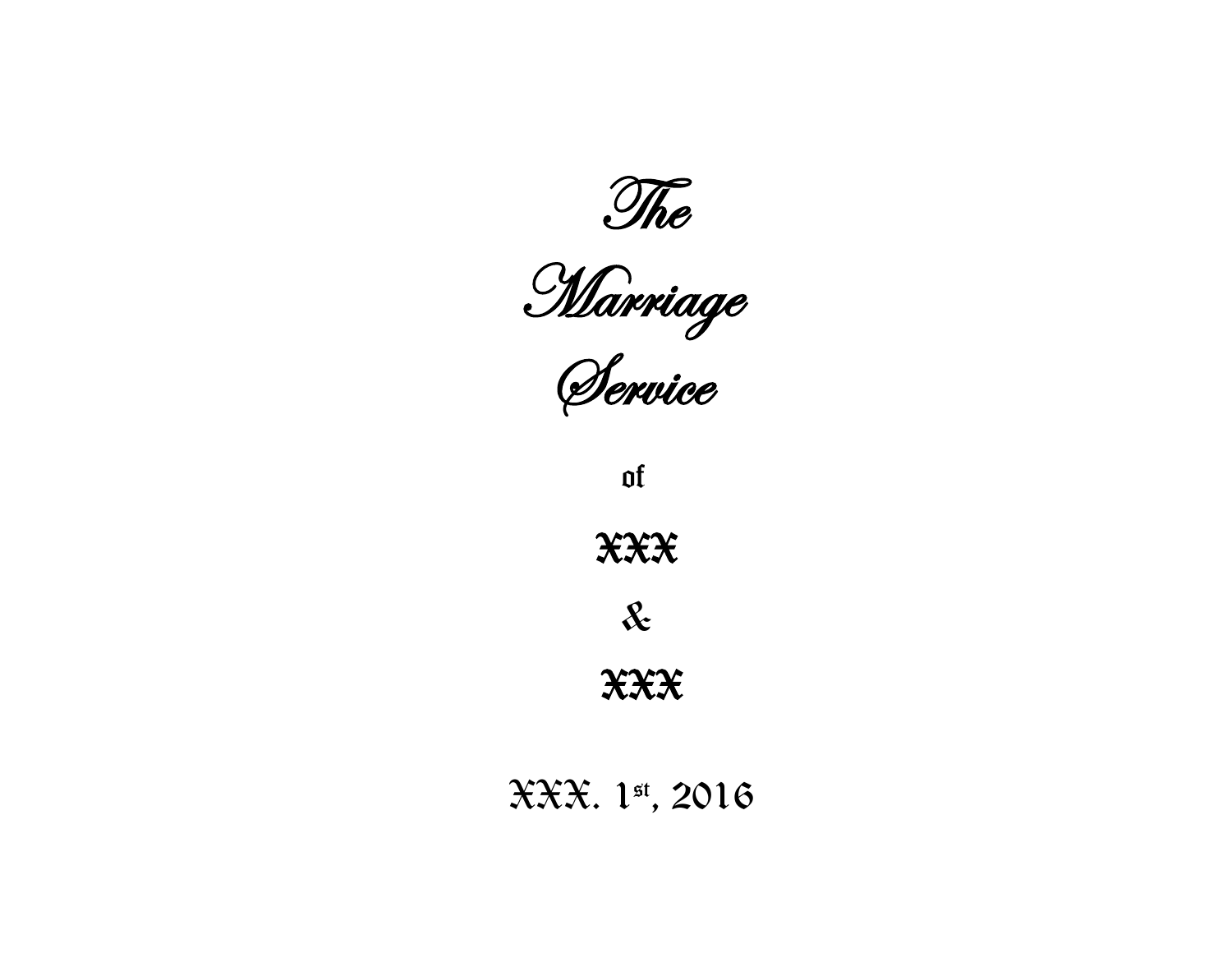## **Welcome and Address:**

Good Afternoon and Welcome to the Wedding Ceremony of XXXX XXX XXXXX and XXXX XXXX XXXX XXXXX. On behalf of XXXX and XXXX I thank you for gathering here on this beautiful Autumn day to witness and celebrate their marriage.

Many of you have given them much happiness, love, warmth, and guidance through the various stages of their lives. They would like to sincerely thank you all for being here to celebrate with them today.

A special and respectful acknowledgement must also be made to those friends and family members who were unable to attend, and those who have passed on, their Spirit remains alive and strong in all our hearts.

XXXX and XXXX, let your love for one another be the foundation of your marriage, not just at this moment, but for all the days to come. Treasure the hopes and dreams that you bring here today.

Dedication, love and joy can grow only when you nourish them. Have faith in your shared destiny just as strongly as you have faith in yourselves and one another this day. Only with this dedication, can you forge a union that will strengthen and endure all the days of your lives.

## **Announcement & Declaration:**

Dearest family and friends, we are gathered here to join this man and this woman in marriage. If any person can show just cause, why they may not lawfully be joined, speak now or forever hold your peace.

XXXX and XXXX, Do you solemnly declare before your family and friends that there is no reason why you cannot be joined in marriage here today?

XXXX: I DO XXXX: I DO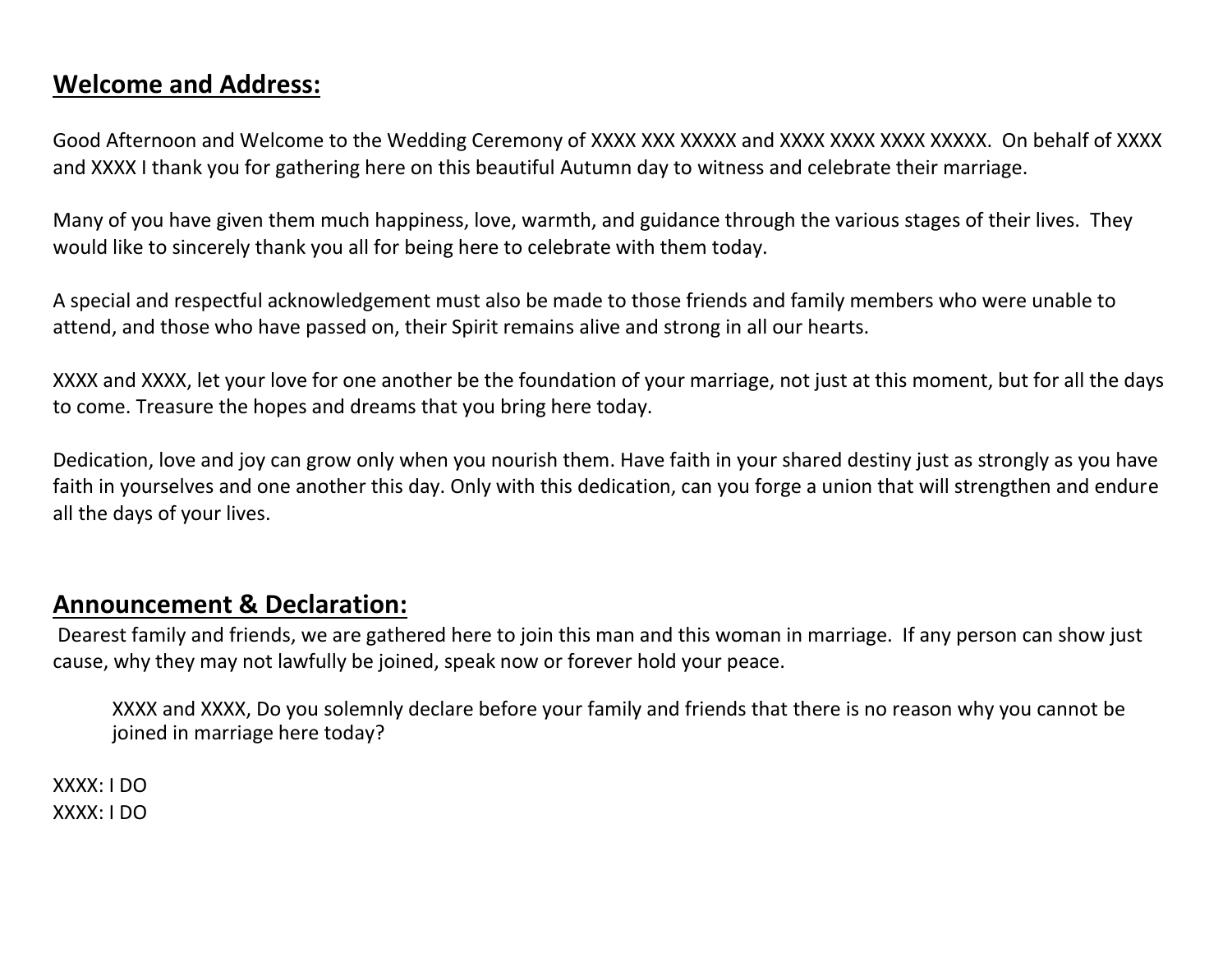# **Hand Ceremony:**

**XXXX** please face XXXX and hold his hands, palms up, so you may see the gift they are to you.

These are the hands of your best friend, warm and strong and vibrant with love, that are holding yours on your wedding day, as he promises to love you all the days of his life.

These are the hands that will work along-side yours, as together you build your future, as you laugh and cry, as you share your innermost secrets and dreams.

These are the hands that will love and cherish you through the years, for a lifetime of happiness. These are the hands that will countless times, wipe the tears from your eyes; tears of sorrow and joy.

These are the hands that will tenderly lift your chin and brush your cheek as they raise your face to look into his eyes; eyes that are filled completely with his overwhelming love for you.

**XXXX,** please hold XXXX's hands, palms up, where you may see the gift that they are to you.

These are the hands of your best friend, smooth and carefree, that are holding yours on your wedding day, as she pledges her love and commitment to you all the days of her life.

These are the hands that will hold you tight through life's struggles, comfort you when you are sick, or console you in times of sorrow.

These are the hands that will give you support as she encourages you to chase down your dreams. They are the hands that will love you and cherish you throughout the years, for a lifetime of happiness.

**When joined, these two pairs of hands become one strong union where anything is possible, where everything you wish for can be realized.**

**Bless these hands and the union they represent this day. May they always be held by one another. Give them the strength to hold on during the storms of stress and the darkness of disillusionment. Keep them tender and gentle as they nurture**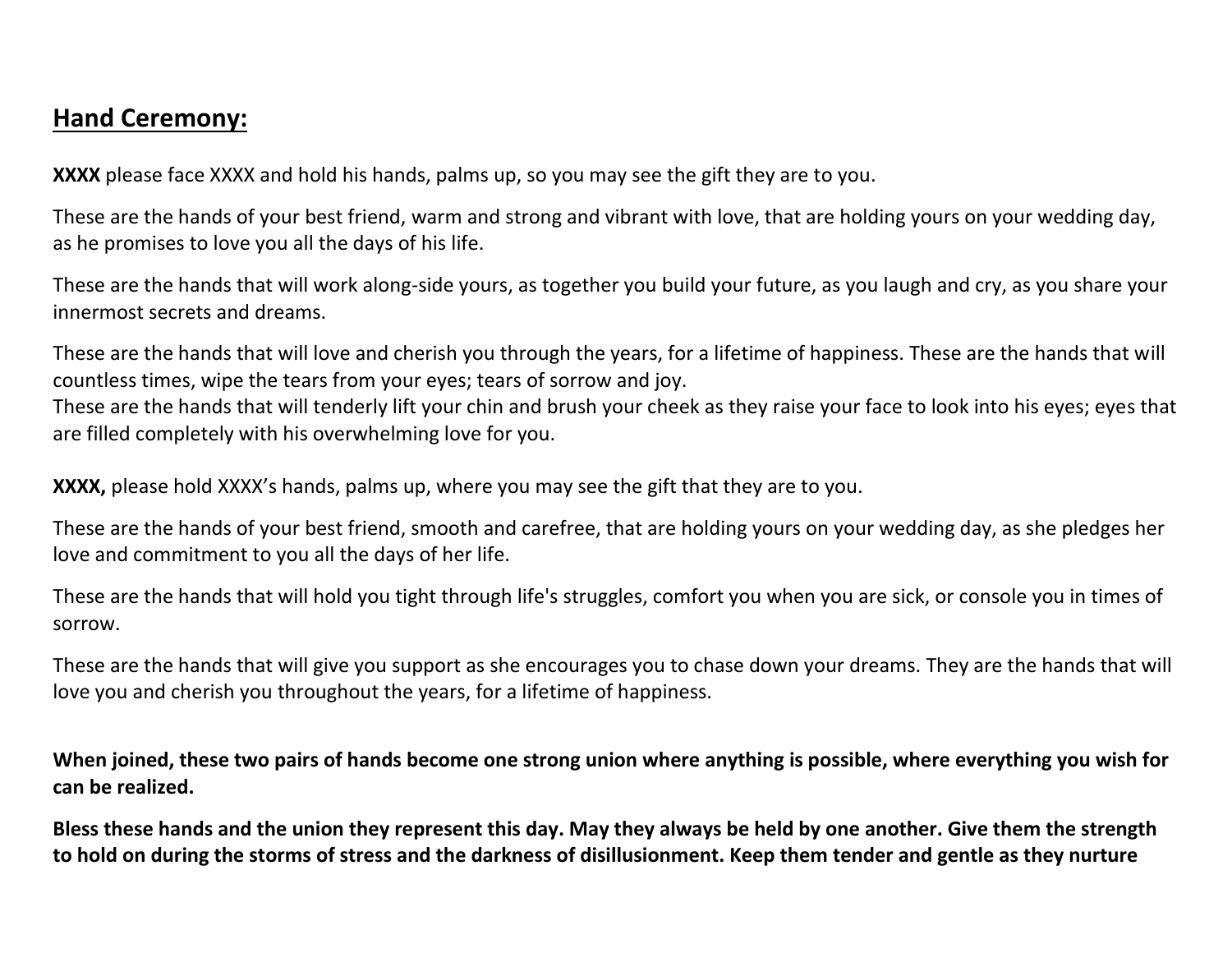**each other in their wondrous love. Help these hands to continue building a relationship founded in grace, rich in caring, and devoted in reaching for perfection.** 

# **Vows:**

XXXX and XXXX, you are about to make promises to one another. Today, these vows are beautiful words representing even more beautiful intentions. But you will find that as you live these vows over the years, investing your time, your love and your commitment to one another, the happy times of your life will be twice as joyous, because they will be shared. When life hits those tough spots, as it always does, it will only be half as difficult because there will be someone by your side to help carry the burden.

#### XXXX, please repeat after me:

I, XXXX, ask you XXXX to be my lifelong friend, my love and my wife. I promise to be faithful, supportive, and loyal and to give you my companionship and love throughout all the changes of our lives. I vow to bring you happiness, and I will treasure you as my companion. I will celebrate the joys of life with you. I promise to support your dreams and walk beside you offering courage and strength through all endeavours. From this day forward, I will be proud to be your husband and your best friend.

XXXX do you grant XXXX's request? **I Do**

### XXXX, please repeat after me:

I, XXXX, ask you XXXX to be my lifelong friend, my love and my husband. I promise to be faithful, supportive, and loyal and to give you my companionship and love throughout all the changes of our lives. I vow to bring you happiness, and I will treasure you as my companion. I will celebrate the joys of life with you. I promise to support your dreams and walk beside you offering courage and strength through all endeavours. From this day forward, I will be proud to be your husband and your best friend.

XXXX do you grant XXXX's request? **I Do**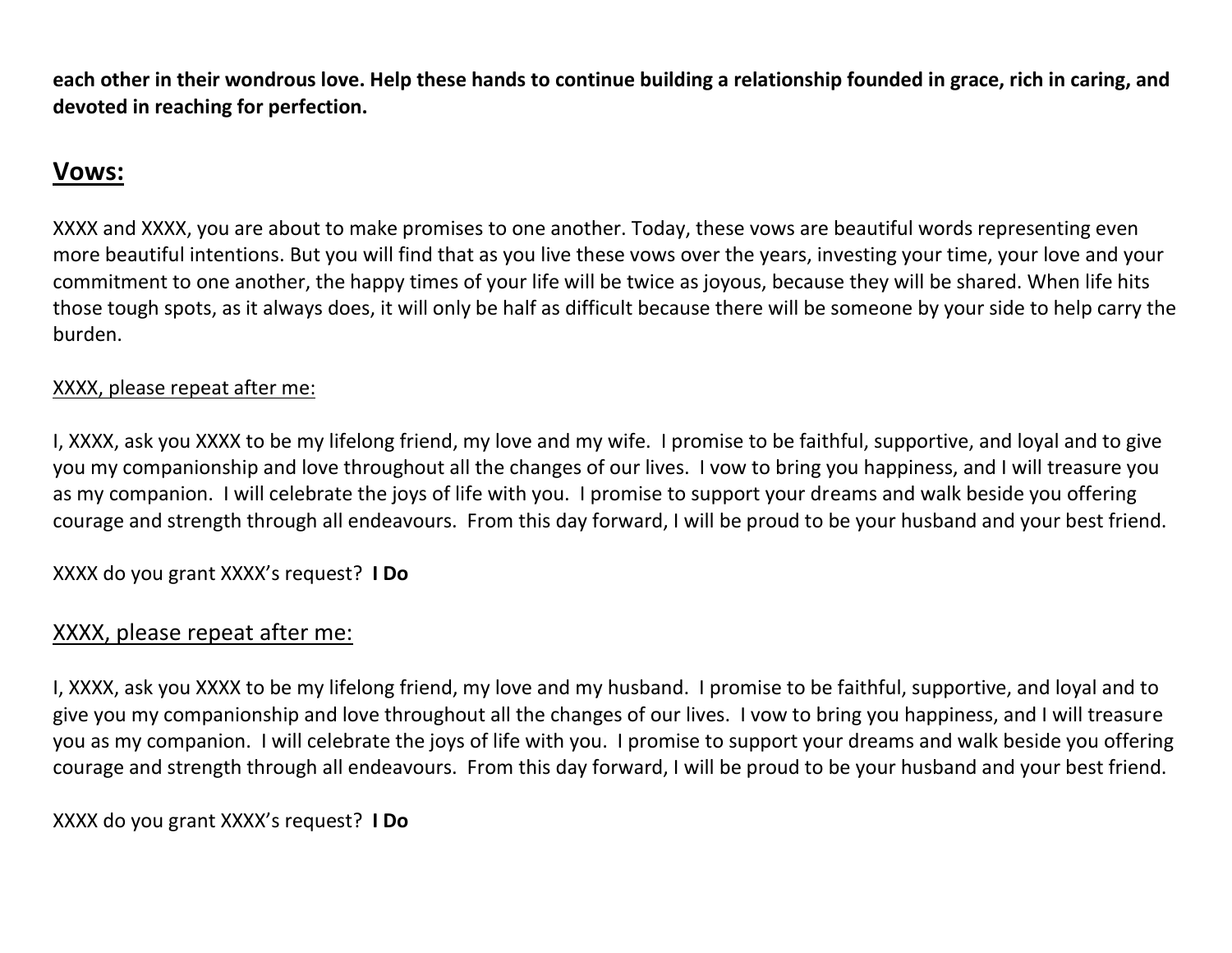#### **Roy Croft in his Poem entitled 'Love' writes:**

*I love you, not for what you are, but what I am, when I am with you. I love you not only for what you have made of yourself, but what you are making of me. I love you for the part of me you bring out.*

# **Exchanging of Rings:**

May I please have the rings.

May these rings worn by XXXX and XXXX be a reminder of their vows and an unending symbol of their steadfast love for one another.

### XXXX, please take XXXX's ring, place it on her finger and repeat after me:

XXXX, take this ring as a seal upon the marriage vows I have spoken today, as you wear it, may it be a reminder of how much I love you, not only on this special day, but every single day of your life.

### XXXX, please take XXXX's ring, place it on his finger and repeat after me:

XXXX, take this ring as a seal upon the marriage vows I have spoken today, as you wear it, may it be a reminder of how much I love you, not only on this special day, but every single day of your life.

May your rings be always the symbol of the unbroken circle of love. Love freely given has no beginning and no end. Love freely given has no giver and no receiver. You are each the giver and receiver. May your rings always call to mind the freedom and the power of this love.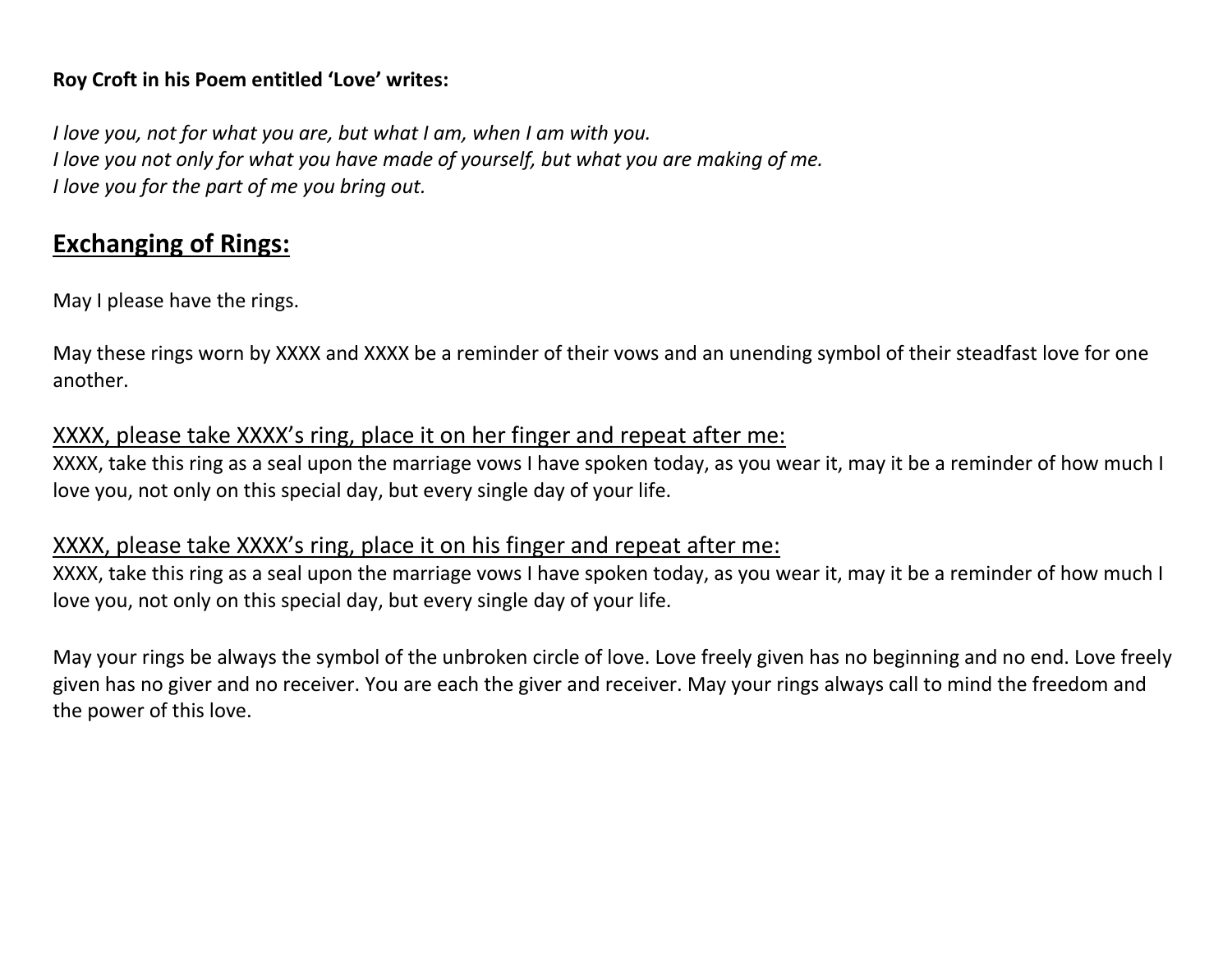# **To XXXX and XXXX:**

**For those times when life presents all of us with challenges, I would offer you these beautiful words from 'The Art of Marriage' by Wilfred A. Peterson**

*A good marriage must be created. In the marriage, the little things are the big things, It is never being too old to hold hands. It is remembering to say "I Love You" at least once each day. It is never going to sleep angry. It is having a mutual sense of values and common objectives; It is standing together and facing the world. It is forming a circle of love that gathers in the whole family. It is speaking words of appreciation and demonstrating gratitude in thoughtful ways. It is having the capacity to forgive and forget. It is giving each other an atmosphere in which each can grow. It is a common search for the good and beautiful. It is not only marrying the right person, It is being the right partner.*

## **Pronouncement:**

For as much as XXXX and XXXX have consented this afternoon to join their love and lives in marriage and exchanged rings as a sign of their love for each other before their family and friends, by the power vested in me by the Province of Ontario, I pronounce, they are Husband and Wife.

### **You may now seal your vows with a kiss.**